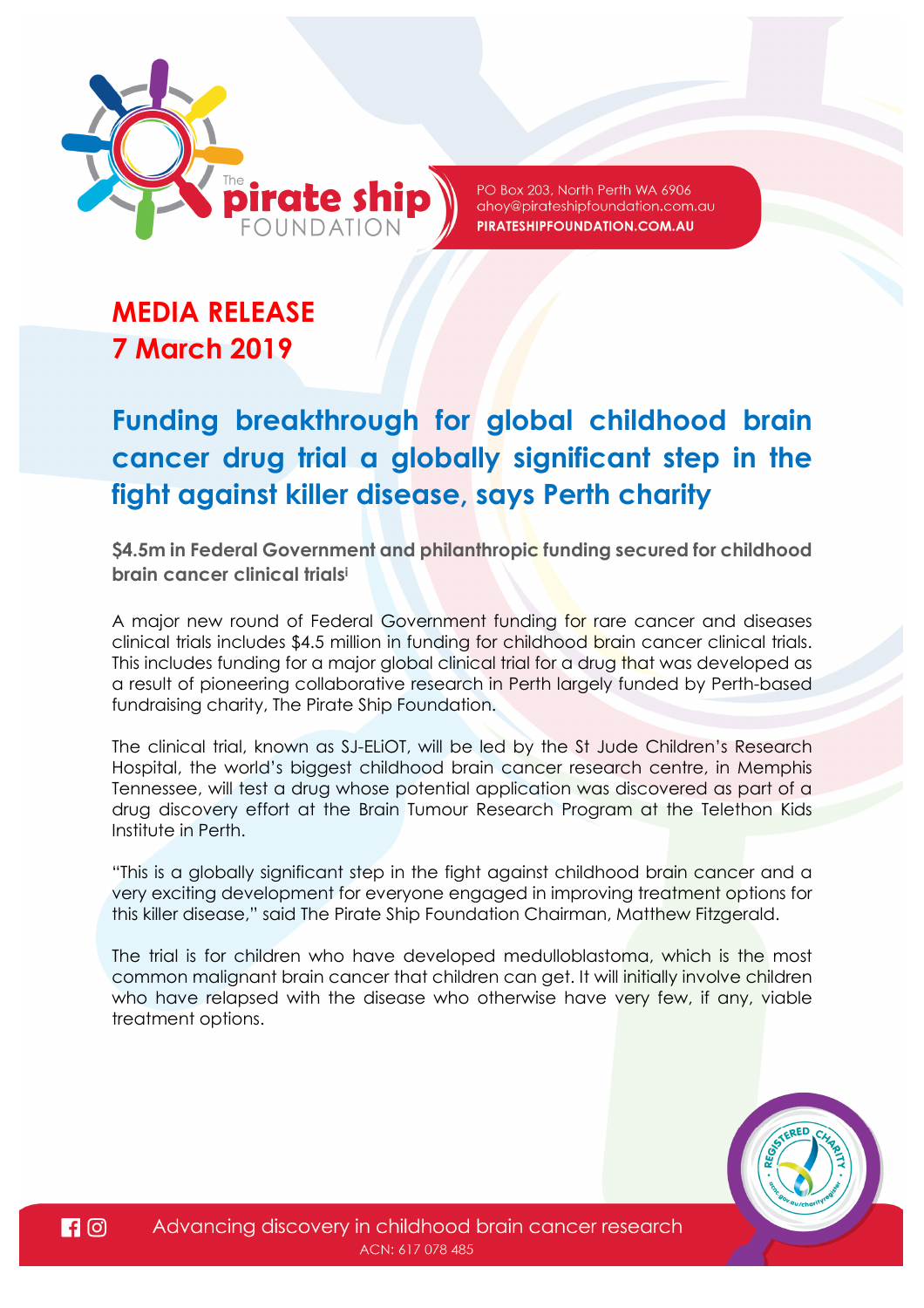The drug's potential application in childhood brain cancer treatment was discovered and developed as a result of a global collaborative research initiative in 2013 supported by what is now The Pirate Ship Foundation.

"In 2013, Clinical Associate Professor Nick Gottardo from Perth Children's Hospital and The Telethon Kid's Institute and Professor Amar Gajjar from St Jude Children's Research Hospital convened a meeting of the International Medulloblastoma Working Group in Western Australia which led to an exciting new discovery," Mr Fitzgerald said.

"The meeting brought together a team of world experts in the field of medulloblastoma, the most common brain cancer in children, and was the brainchild of the parents of a young West Australian boy Elliot, who succumbed to relapsed medulloblastoma," said Professor Gottardo.

"The meeting established a global action plan to improve outcomes for patients with medulloblastoma. Elliot's parents founded the predecessor charity to the Pirate Ship Foundation, which raised much of the funds that financed the laboratory research that led to the SJ-ELiOT clinical trial," he added.

Pre-clinical trials for the drug, which inhibits some of the protective mechanisms a cell can have when it's been damaged by chemotherapy or radiotherapy, were commenced five years ago at the Telethon Kids Institute. The promising results were shared early with international collaborators, including St Jude Children's Research Hospital, so the results could be independently validated. These characteristics of the drug mean that it interferes with the ability of the cell to repair itself, therefore making chemotherapy or radiotherapy used in the treatment of the cancer more effective.

"SJ-ELiOT is a multi-institutional collaborative trial born out of Australian preclinical laboratory research that will be conducted in three continents including Australia, USA and Europe, inspired by and named in honour of Elliot," Professor Gottardo said.

"Medulloblastoma is the most common form of childhood brain cancer and we have around 200 children with brain cancer in Australia, with over half of children dying from this disease within a couple of years of diagnosis" Mr Fitzgerald said.

"The potential benefits of this new drug are to make chemotherapy more effective – helping to cure more children on the one hand while also potentially allowing doctors to dial down the dose of damaging radiation and chemotherapy drugs.

"We've seen with other diseases such as leukaemia that survival rates have increased dramatically over the past 50 years. This is purely due to the application of clinical trials with one trial building on the next, progressively refining and improving treatments, ultimately towards a cure.

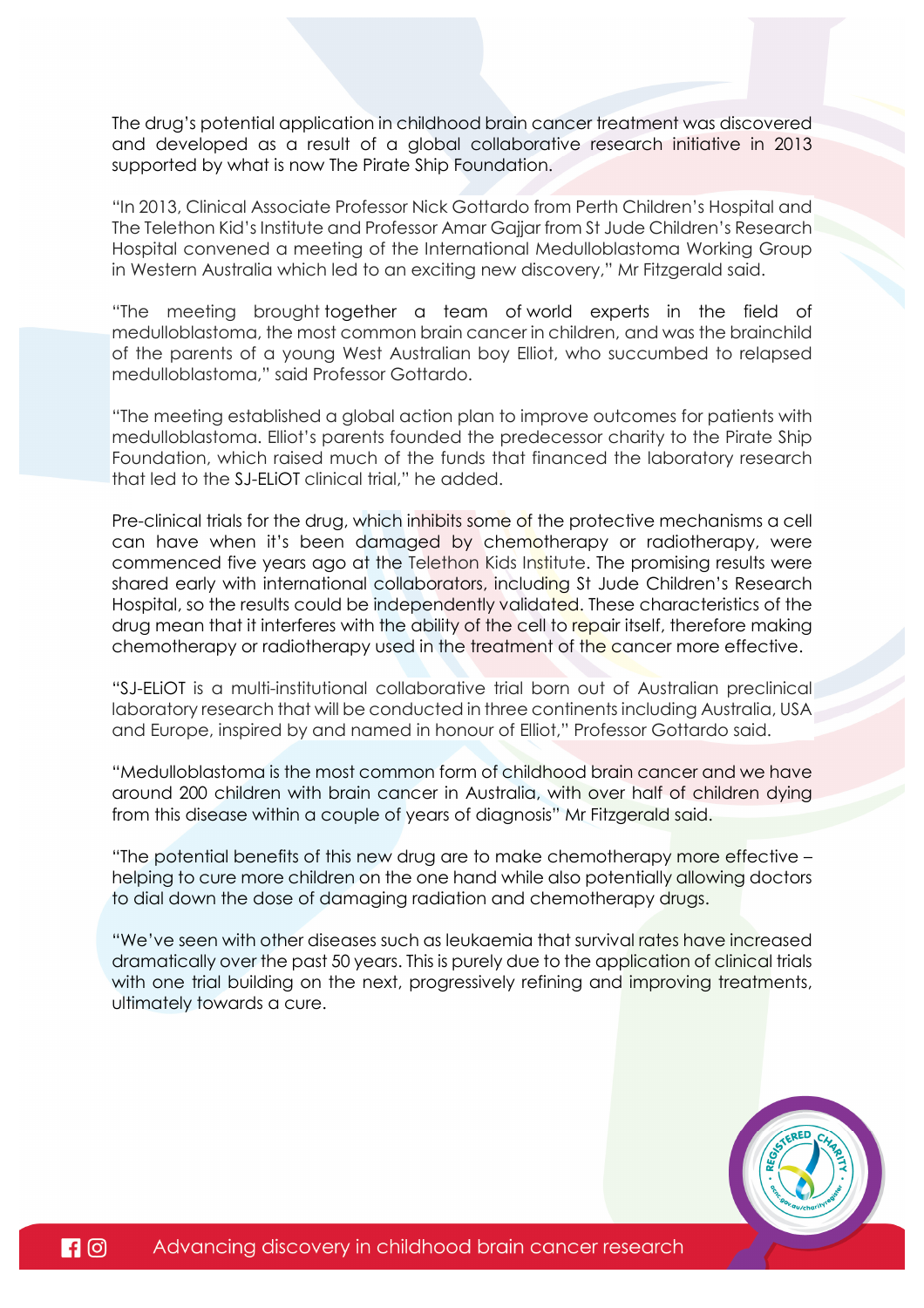"This is a major global clinical trial of a drug to be used in the fight against childhood brain cancer and it's incredibly exciting that this Government funding has come about because of the pioneering work of the Telethon Kids Institute in Perth.

"I would like all of our supporters and friends to know that this outstanding progress is a direct outcome of their philanthropic efforts and generosity – our grants have backed quality research and global collaboration, leading to the discovery of this drug."

### **About The Pirate Ship Foundation**

The Pirate Ship Foundation last year granted \$400,000 to the childhood brain cancer research programs at Telethon Kids Institute for 2019.

The outstanding result – which was based on a range of innovative community based fund-raising events and activities throughout 2018 – will support the 2019 Brain Tumour Research Program at Telethon Kids Institute, helping to fund world-leading research teams led by Professor Terry Johns, Associate Professor Nick Gottardo and Dr Raelene Endersby.

The Brain Tumour Research Laboratory, which is co-headed by Clinical Associate Professor Gottardo and Dr Endersby, is a collaborative research team focused on improving treatments and outcomes for children with childhood brain cancer. The team is the largest of its kind in Australia, and includes dedicated research scientists, clinical oncologists and neurosurgeons.

The Pirate Ship Foundation brings together an extensive range of bold and innovative fund-raising efforts, supporters and community under one banner.

The Pirate Ship Foundation is aiming to build on the outstanding work and achievements of its past activities by launching a series of new events to run alongside its existing fundraising initiatives such as The Adventurers programs, primary schoolbased Pirate Day and The BrainChild Ball.

Some of the upcoming events include:

- A new *Walk the Plank!* event to be held at HBF Stadium which will see highprofile CEO's and business leaders nominated by their staff (crews) to take the plunge off diving boards of increasing heights (planks) in front of a live audience;
- Pirate Day, held nationally across May in partnership with The Kids Cancer Project;
- Four new 2019 Adventure team challenges across Australia; and
- The annual BrainChild Ball, to be held at Crown Perth on 27 July 2019.